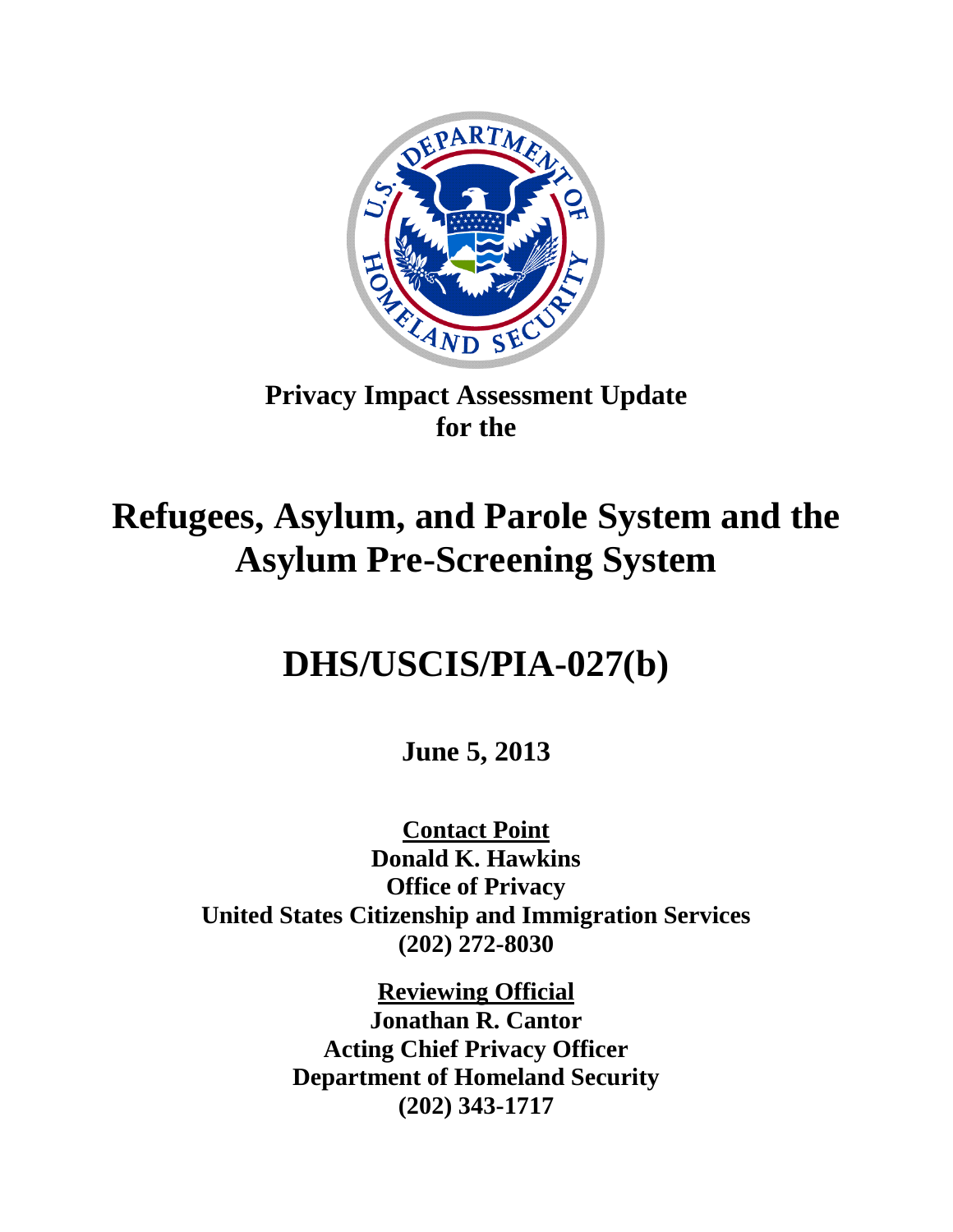

## **Abstract**

The U.S. Department of Homeland Security (DHS), United States Citizenship and Immigration Services (USCIS) is updating the Privacy Impact Assessment (PIA) for the Refugees, Asylum, and Parole System (RAPS) and the Asylum Pre-Screening System (APSS) in order to provide notice of the expansion in the National Counterterrorism Center (NCTC)'s "temporary retention" of RAPS information due to the March 2012 release of the *Guidelines for Access, Retention, Use and Dissemination by the National Counterterrorism Center and other Agencies of Information in Datasets Containing Non-Terrorism Information* (AG Guidelines).

### **Introduction**

As set forth in Section 451(b) of the Homeland Security Act of 2002, Public Law 107- 296, Congress charged USCIS with the administration of the asylum program, which provides protection to qualified individuals in the United States who have suffered past persecution or have a well-founded fear of future persecution in their country of origin as outlined under Section 208 of the Immigration and Nationality Act (INA), 8 U.S.C. § 1158 and 8 CFR § 208. USCIS is also responsible for the adjudication of the benefit program established by Section 203 of the Nicaraguan Adjustment and Central American Relief Act (NACARA), Pub. L. 105-100, in accordance with 8 CFR § 240.60, and the maintenance and administration of the credible fear and reasonable fear screening processes, in accordance with 8 CFR §§ 208.30 and 208.31. USCIS developed RAPS and APSS in order to carry out its obligations in administering these benefit programs.

RAPS and APSS track case status and facilitate the scheduling of appointments and interviews and the issuance of notices (including receipt notices, appointment notices, and decision letters) at several stages of the adjudication process. USCIS Asylum Offices use RAPS and APSS to record decisions and to generate decision documents such as approval, dismissal, or rescission of an asylum or NACARA § 203 application, denial of an asylum application, administrative closure of an asylum application, or referral of an asylum or NACARA § 203 application to Executive Office of Immigration Review (EOIR). The systems also initiate, receive, and record responses for national security and background check screening and prevent the approval of any benefit prior to the review and completion of all security checks. Finally, the systems provide fully-developed and flexible means for analyzing and managing program workflows and provide the Asylum Program with statistical reports to assist with oversight of production and processing goals.

Pursuant to the National Security Act of 1947, as amended, the National Counterterrorism Center (NCTC) "serve[s] as the central and shared knowledge bank on known and suspected terrorists and international terror groups, as well as their goals, strategies,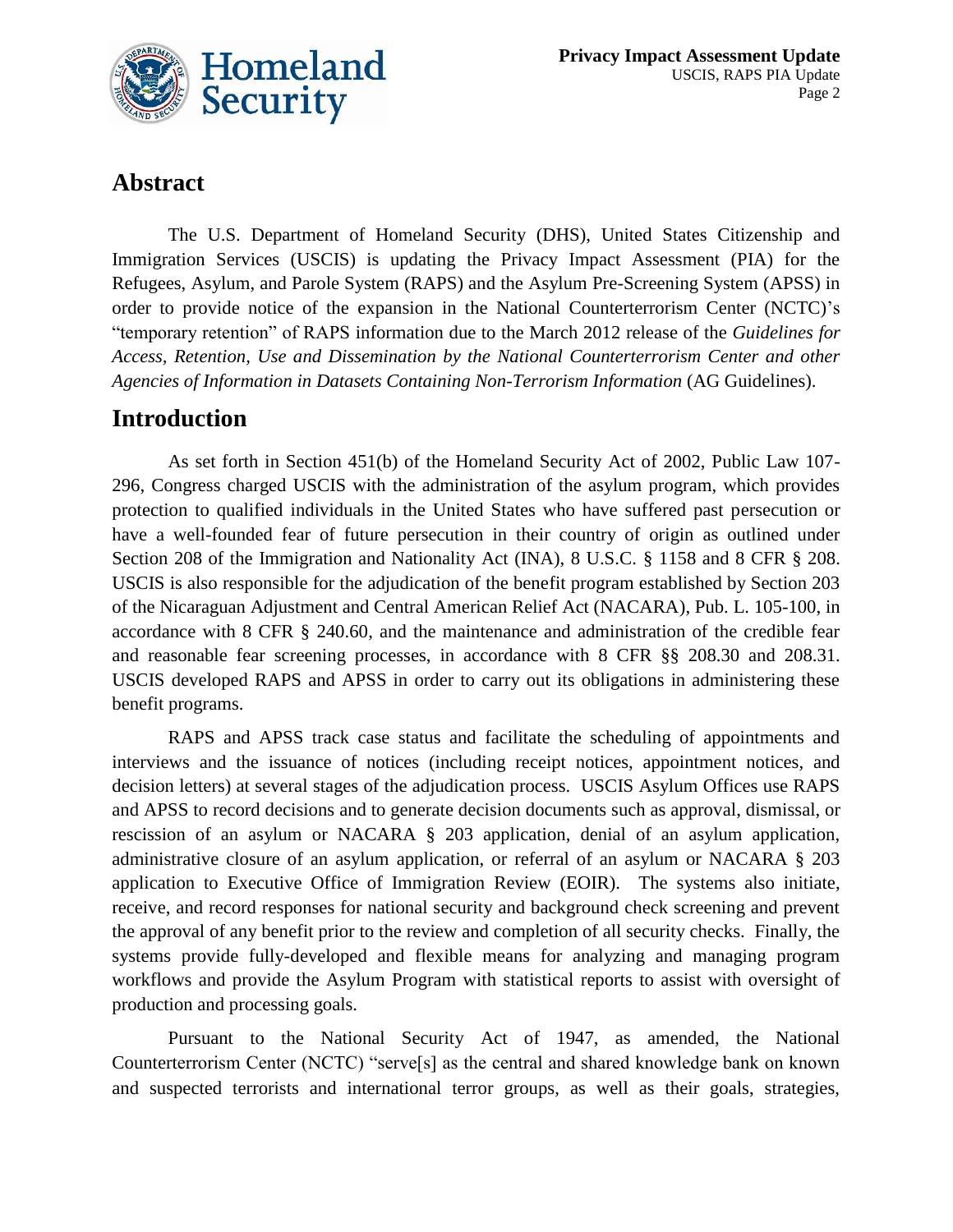

capabilities, and networks of contacts and support" (50 U.S.C. § 404o). In order to enhance information sharing, the President issued Executive Order 13388, *Further Strengthening the Sharing of Terrorism Information to Protect Americans* (October 27, 2005), which provides that the head of each agency that possesses or acquires terrorism information shall promptly give access to that information to the head of each other agency that has counterterrorism functions. The Intelligence Reform and Terrorism Prevention Act (IRTPA) of 2004 (Pub. L. No. 108-458), as amended, places an obligation on U.S. government agencies to share terrorism information with the Intelligence Community, including NCTC. In certain instances, DHS shares an entire dataset with an Intelligence Community member in order to support the counterterrorism activities of the Intelligence Community and to identify terrorism information within DHS data.

In 2011, DHS began sharing the entire  $RAPS<sup>1</sup>$  dataset with NCTC under a Memorandum of Understanding (MOU). In 2013, DHS and NCTC entered into a new Memorandum of Agreement (MOA) that supersedes the 2011 MOU and documents an expansion of routine sharing with NCTC. The MOA permits NCTC to use RAPS information to facilitate NCTC's counterterrorism efforts and helps to ensure that immigration benefits are not granted to individuals who pose a threat to national security. This information sharing also aligns with DHS's mission to prevent and deter terrorist attacks. Pursuant to 8 CFR § 208.6(a), the Secretary has authorized regular sharing of asylum-related information for this purpose. The MOA includes a number of safeguards to ensure the information is only used for the purposes explicitly permitted under the MOA, this PIA, and the DHS/USCIS-010 Asylum Information and Pre-Screening SORN (January 5, 2010, 75 FR 409). The MOA also limits the amount of time the information is maintained at NCTC, ensures proper information technology security is in place during and after transmission of the RAPS information to NCTC, requires training on interpreting RAPS information, and provides for routine reporting and auditing of NCTC's use of the information.

### **Reason for the PIA Update**

USCIS is updating the existing PIA (DHS/USCIS/PIA-027)<sup>2</sup>, to provide notice of an expansion in NCTC's 'temporary retention' of RAPS information. <sup>3</sup> Under Executive Order 12333, *United States Intelligence Activities* (December 8, 1981), as amended, IC elements are required to have guidelines approved by the Attorney General of the United States for the collection, retention, and dissemination of information concerning United States Persons (U.S.

 $\overline{a}$ <sup>1</sup> The MOA does not include the APSS database.

 $2$  The existing DHS/USCIS/PIA-027 was first published on November 24, 2009, and updated subsequently on June 30, 2011.

 $3^3$  The purpose of this temporary retention period is to allow NCTC sufficient time to determine whether the U.S. Person information it receives from other federal departments and agencies is terrorism information.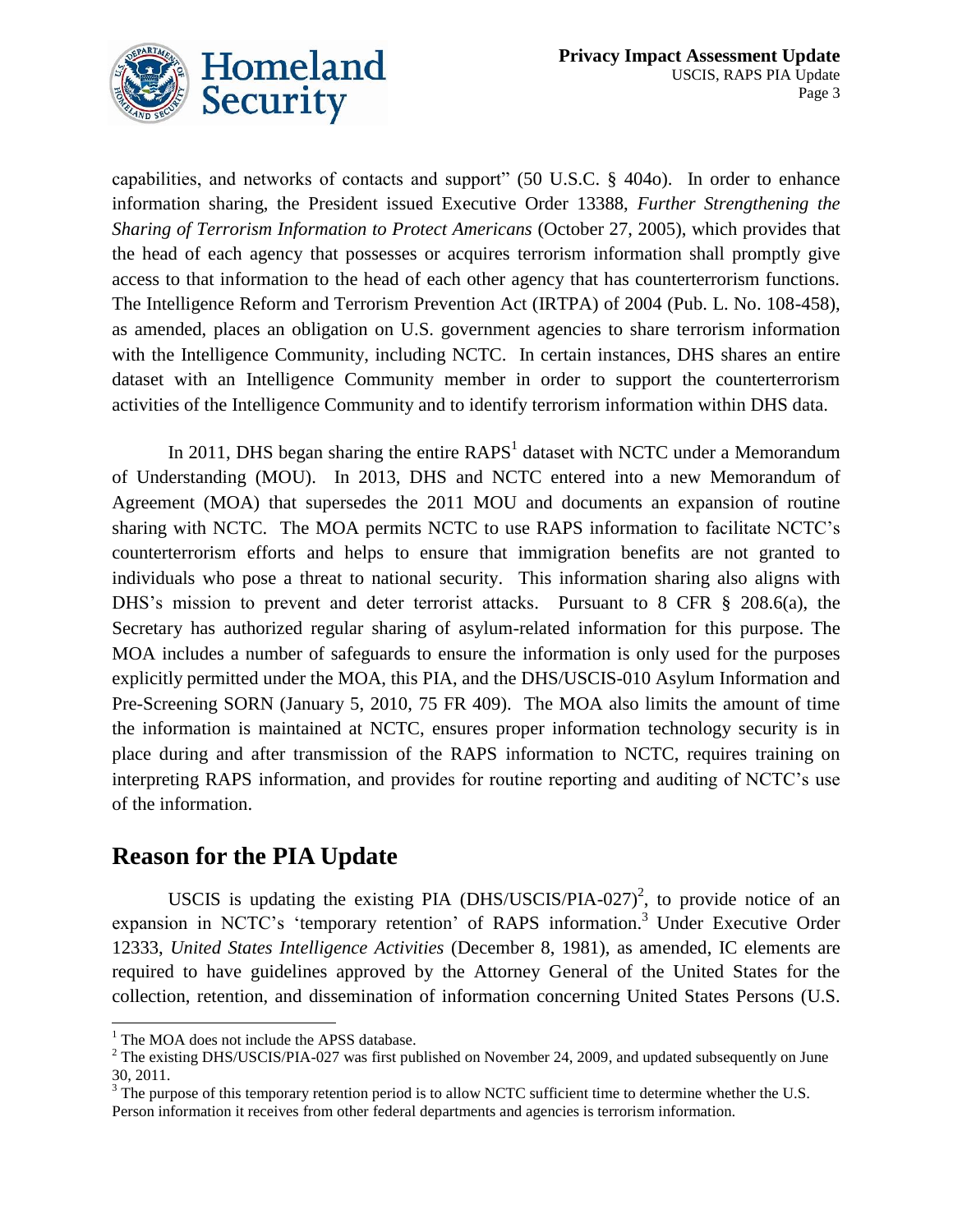

Persons).<sup>4</sup> These guidelines outline temporary retention periods during which an IC element must determine whether it can continue to retain U.S. Person information, consistent with Executive Order 12333 and the purposes and procedures outlined in its guidelines.

In March 2012, the Attorney General of the United States approved *Guidelines for Access, Retention, Use and Dissemination by the National Counterterrorism Center and other Agencies of Information in Data Sets Containing Non-Terrorism Information* (AG Guidelines).<sup>5</sup> These Guidelines establish an outside limit of five years for NCTC's temporary retention of U.S. Person information obtained from the datasets<sup>6</sup> of other federal departments and agencies. The purpose of this temporary retention is to provide NCTC sufficient time to determine whether the U.S. Person information it receives from other federal departments and agencies is terrorism information.<sup>7</sup> The AG Guidelines allow NCTC to retain all information in the datasets it receives for the full temporary retention period,<sup>8</sup> whereby the information may be "continually assessed" against new intelligence to identify previously unknown links to terrorism.<sup>9</sup> NCTC may only retain U.S. Person information within such datasets beyond the temporary retention period if the information is "reasonably believed to constitute terrorism information."<sup>10</sup> In light of the new AG Guidelines, NCTC requested that DHS re-evaluate its information sharing and access agreements with NCTC, including the 2011 MOU to share RAPS information.

<sup>7</sup> NCTC's AG Guidelines use the statutory definition of "terrorism information" in Section 1016 of the Intelligence Reform and Terrorism Prevention Act of 2004, which states "the term 'terrorism information'—(A) means all information, whether collected, produced, or distributed by intelligence, law enforcement, military, homeland security, or other activities relating to: (i) the existence, organization, capabilities, plans, intentions, vulnerabilities, means of finance or material support, or activities of foreign or international terrorist groups or individuals, or of domestic groups or individuals involved in transnational terrorism; (ii) threats posed by such groups or individuals to the United States, United States persons, or United States interests, or to those of other nations; (iii) communications of or by such groups or individuals; or (iv) groups or individuals reasonably believed to be assisting or associated with such groups or individuals; and (B) includes weapons of mass destruction information." 6 U.S.C.

 $\overline{a}$ 

<sup>4</sup> NCTC's Guidelines use the definition of U.S. Person provided in Executive Order 12333, which states that a U.S. Person is "a United States citizen, an alien known by the intelligence element concerned to be a permanent resident alien, an unincorporated association substantially composed of United States citizens or permanent resident aliens, or a corporation incorporated in the United States, except for a corporation directed and controlled by a foreign government or governments." *See* Executive Order 12333, Section 3.5(k).

<sup>5</sup> *See* NCTC's AG Guidelines, available at [http://www.nctc.gov/docs/NCTC Guidelines.pdf.](http://www.nctc.gov/docs/NCTC%20Guidelines.pdf)

<sup>&</sup>lt;sup>6</sup> In the context of DHS's information sharing relationship with NCTC, a "dataset" refers to a collection of information about a set of individuals that DHS has gathered during its routine interactions (e.g., screening travelers, reviewing immigration benefit applications, issuing immigration benefits) with the public. Consequently, DHS datasets contain information about individuals who have no connection to terrorism. A dataset may constitute all the records in a Privacy Act System of Records, or a portion of the records therein.

 $§$  485(a)(5).

 $8$  As noted later in the PIA, the Guidelines allow departments and agencies to negotiate the terms and conditions of information sharing and access agreements. Through these negotiations, departments and agencies may establish temporary retentions period that are less than the five year outside limit established by the AG Guidelines. DHS's agreement with NCTC for RAPS information establishes a temporary retention period of three years for reasons explained later in the PIA.

<sup>9</sup> *See* NCTC's AG Guidelines, available at [http://www.nctc.gov/docs/NCTC Guidelines.pdf.](http://www.nctc.gov/docs/NCTC%20Guidelines.pdf)

<sup>10</sup> *See* NCTC's AG Guidelines, available at [http://www.nctc.gov/docs/NCTC Guidelines.pdf.](http://www.nctc.gov/docs/NCTC%20Guidelines.pdf)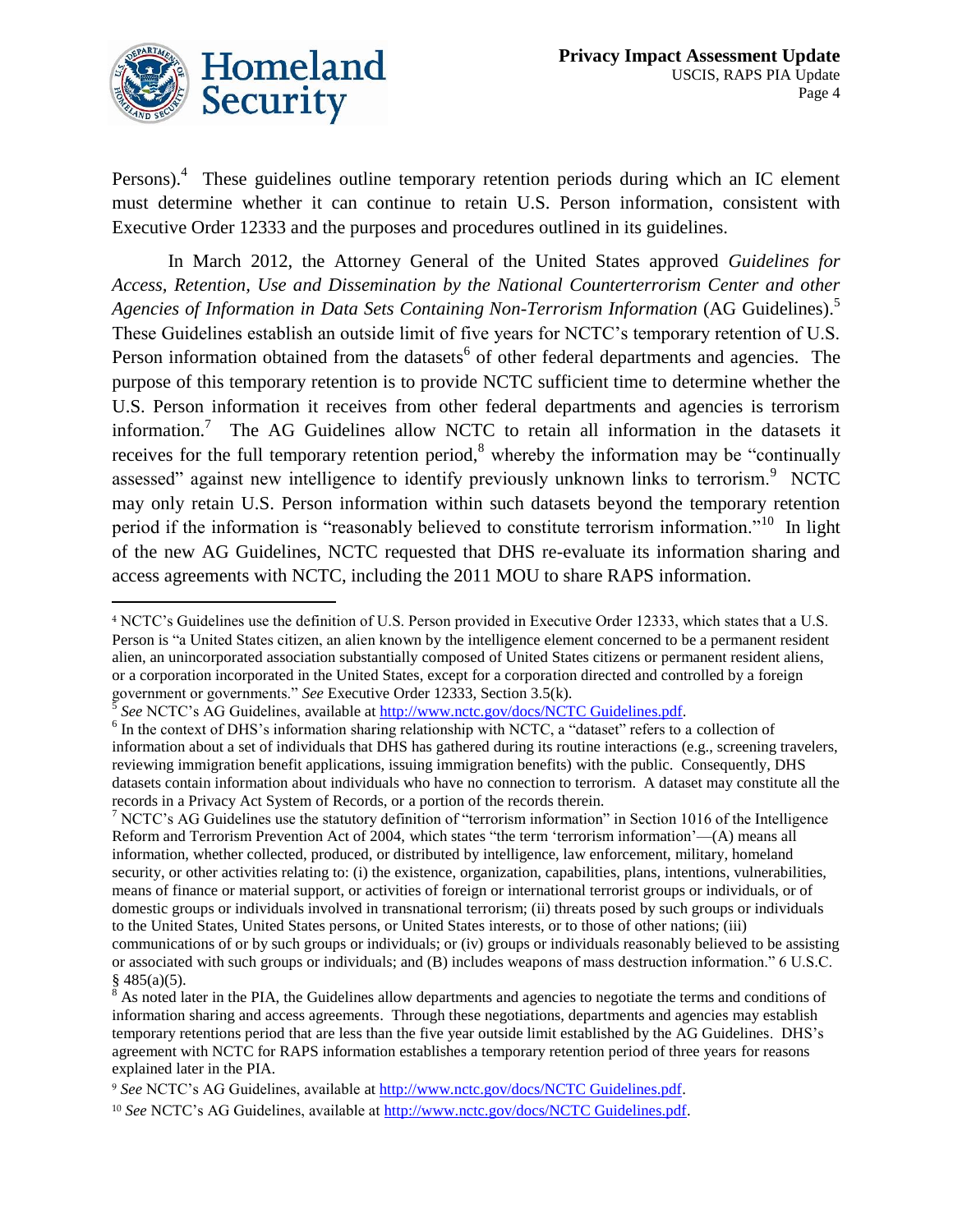

The AG Guidelines preserve the Department's authority to negotiate with NCTC the terms and conditions of information sharing and access agreements relating to, among other things, "privacy or civil rights or civil liberties concerns and protections."<sup>11</sup> One such protection is the amount of time NCTC may retain DHS data that does not constitute terrorism information. With this in mind, DHS developed a Data Retention Framework of Factors to determine appropriate temporary retention periods for DHS datasets on a system-by-system basis. This Framework includes factors related to the sensitivity of a dataset and operational considerations. Factors related to the sensitivity of a dataset include: the circumstances of collection, the amount of U.S. Person information in the dataset, and the sensitivity of the particular data fields (e.g., sensitive personally identifiable information) that are requested. Operational factors include: the mission benefits to DHS, the mission benefits to NCTC, and any limitations for the DHS data steward (e.g., DHS's own retention period for the dataset). Using the Data Retention Framework of Factors, DHS and NCTC agreed to a three year temporary retention period for all RAPS information provided to NCTC.

RAPS information is further controlled by regulations related to asylum information. The federal regulation at 8 CFR § 208.6 generally prohibits the disclosure to third parties of information contained in or pertaining to asylum applications—including information contained in RAPS—except under certain limited circumstances. Pursuant to 8 CFR § 208.6(a), the Secretary of Homeland Security may specifically authorize the disclosure of asylum-related information, and the Secretary has authorized DHS to share asylum-related information with elements of the Intelligence Community and agencies with counterterrorism functions. These organizations may retain asylum-related information for a maximum period of three years, unless the asylum-related information is identified as terrorism information or, in the case of an Intelligence Community element, as information determined to be relevant to the element's authorized intelligence function(s).

The 2013 MOA documents NCTC's expanded temporary retention period and augments the privacy protections of the 2011 agreement with NCTC. The MOA continues to recognize the special considerations attendant with using, retaining, and dissemination RAPS information. In addition, the MOA augments privacy protections related to transparency, redress, and oversight. To promote transparency, the MOA requires DHS and NCTC to develop public PIAs that provide notice regarding the existence and contents of the MOA and to cooperate to promote transparency through efforts such as joint presentations to Congress and the DHS Data Privacy and Integrity Advisory Committee. With respect to redress, the MOA requires NCTC to establish a redress mechanism for individuals whose PII has been retained as terrorism information. The redress process will direct any request for correction or redress to DHS for resolution, as appropriate. For any records corrected by DHS through this process, NCTC will

1

<sup>11</sup> *See* NCTC's AG Guidelines, available at [http://www.nctc.gov/docs/NCTC Guidelines.pdf.](http://www.nctc.gov/docs/NCTC%20Guidelines.pdf)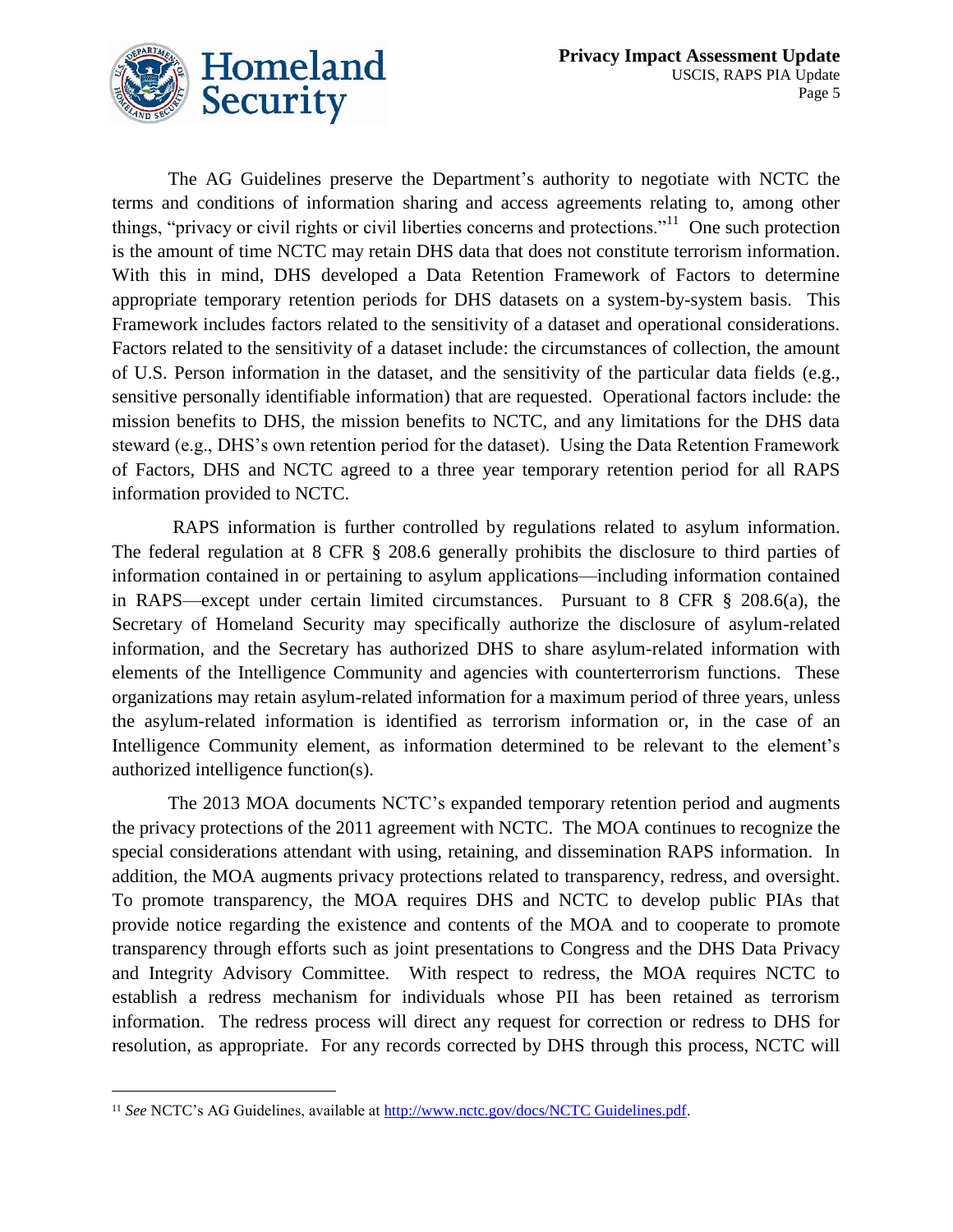

correct those records in its possession when it receives a notification of the correction from DHS. To increase oversight, DHS and NCTC have refined the quarterly reporting requirements regarding NCTC's use and retention of the DHS information. Additionally, the MOA allows DHS to assign an on-site oversight representative to NCTC to provide intelligence, data stewardship, privacy, civil rights, and civil liberties oversight of the handling of DHS information by NCTC.

## **Privacy Impact Analysis**

#### **The System and the Information Collected and Stored within the System**

There is no change in the collection of RAPS and APSS information.

#### **Uses of the System and the Information**

There are no changes to the uses of the system and the information described in the RAPS and APSS PIA.

#### **Retention**

1

The DHS retention period for RAPS and APSS have not changed.

Pursuant to the MOA, NCTC will now be allowed to temporarily retain RAPS information for up to three years in order to identify terrorism information, in support of its counterterrorism mission and in support of DHS's mission. NCTC previously retained RAPS information for 180 days. The three year temporary retention period commences when DHS delivers the RAPS information to NCTC. When NCTC replicates RAPS information, the records will be marked with a "time-to-live" date, which will specify when the RAPS information will be deleted if it is not identified as terrorism information. NCTC will purge all RAPS records not determined to constitute terrorism information no later than three years from receipt of the record from DHS. This process will be audited as required under the MOA.

Since NCTC's AG Guidelines allow information to be "continually assessed" during the temporary retention period,<sup>12</sup> NCTC may retain all RAPS information for three years, regardless of whether NCTC has made a terrorism information determination about a particular RAPS record, as it is possible that new intelligence or terrorism information will identify previously unknown terrorism information within that RAPS record. NCTC may retain RAPS records determined to constitute terrorism information in accordance with NCTC's authorities and policies, applicable law, and the terms of the MOA.

<sup>12</sup> *See* NCTC's AG Guidelines, available at [http://www.nctc.gov/docs/NCTC Guidelines.pdf](http://www.nctc.gov/docs/NCTC%20Guidelines.pdf).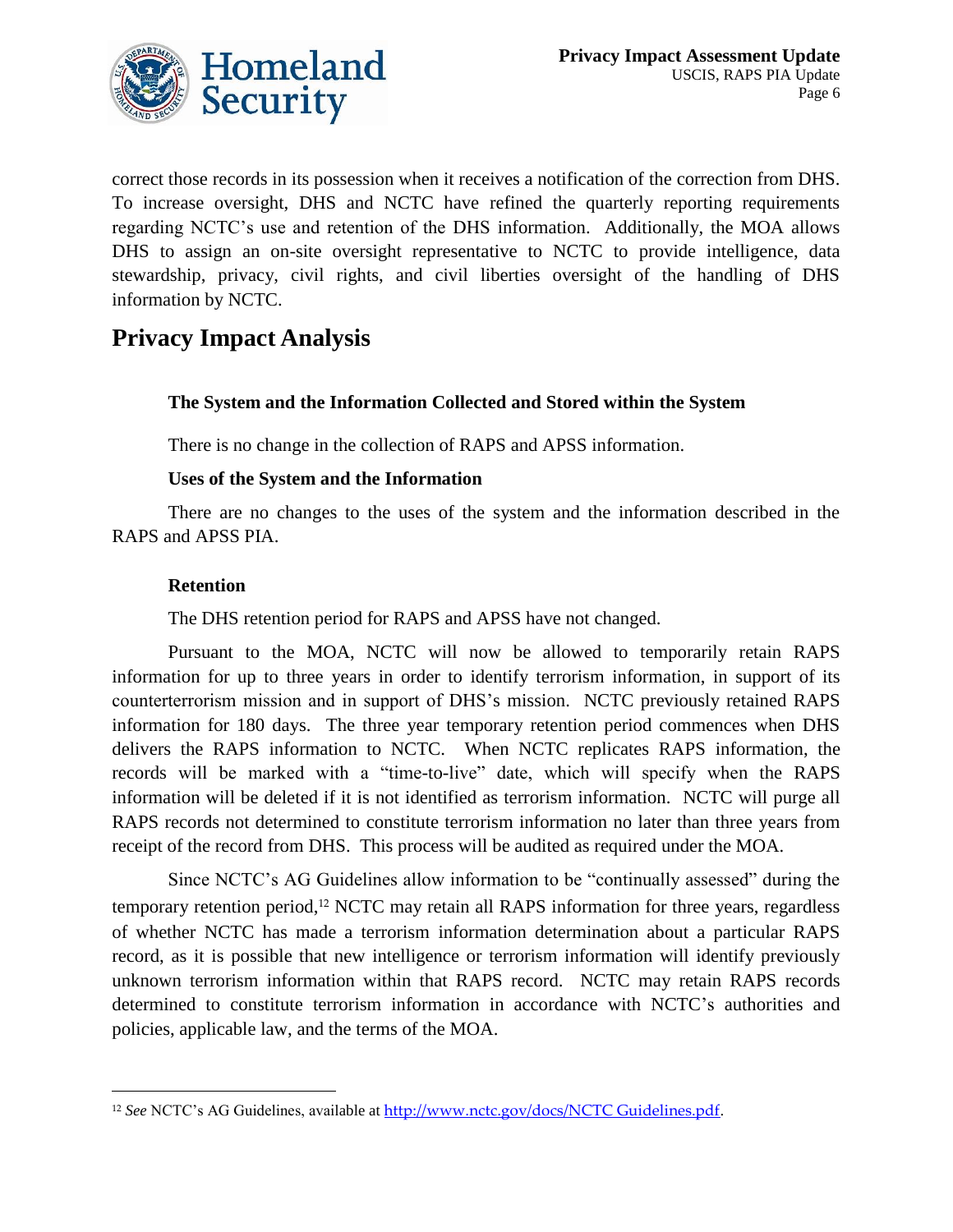

#### **Internal Sharing and Disclosure**

There are no changes to the internal sharing and disclosures described in the RAPS and APSS PIA.

#### **External Sharing and Disclosure**

DHS has entered into an updated MOA with NCTC in order to facilitate NCTC's counterterrorism efforts and to identify terrorism information within RAPS. Pursuant to 8 CFR § 208.6(a), the Secretary has authorized regular sharing of asylum-related information for this purpose. This information sharing also aligns with DHS's mission to prevent and deter terrorist attacks and helps to ensure that immigration benefits are not granted to individuals who pose a threat to national security. This sharing is conducted pursuant to routine uses H and I of the DHS/USCIS-010 SORN, which states that DHS may share RAPS and APSS information with "any element of the U.S. Intelligence Community, or any other federal or state agency having a counterterrorism function, provided that the need to examine the information or the request is made in connection with its authorized intelligence or counterterrorism function or functions and the information received will be used for the authorized purpose for which it is requested."

A material condition for DHS's sharing RAPS information with NCTC is that the sharing must provide real and ongoing value to both NCTC's and DHS's missions. NCTC replicates RAPS information into its Counterterrorism Data Layer (CTDL) to support its counterterrorism efforts. The CTDL provides NCTC analysts "with the ability to search, exploit, and correlate terrorism information in a single environment."<sup>13</sup> For example, NCTC analysts may run queries against RAPS information in the CTDL to identify terrorism information within RAPS. When RAPS information is determined to constitute terrorism information, NCTC will provide feedback to DHS, which DHS may use to support its mission to prevent and deter terrorist attacks.

Additionally, NCTC will conduct automated screening of all RAPS information to generate potential leads that may constitute terrorism information. NCTC analysts will review all of the potential leads to determine whether the RAPS information constitutes terrorism information. NCTC will process all RAPS records through this screening support process within the temporary retention period of three years to determine whether RAPS records constitute terrorism information. This screening support activity supports DHS's mission to prevent and deter terrorist attacks and assists DHS in its assessment of the national security risk that may be posed by granting asylum status to applicants. Because this screening support assists DHS, the MOA includes provisions to allow DHS, in coordination with NCTC, to perform the review of

 $\overline{a}$ <sup>13</sup> See "Information Sharing Environment Annual Report to the Congress: National Security Through Responsible Information Sharing," dated June 30, 2012. Available at: http://

http://ise.gov/sites/default/files/ISE\_Annual\_Report\_to\_Congress\_2012.pdf.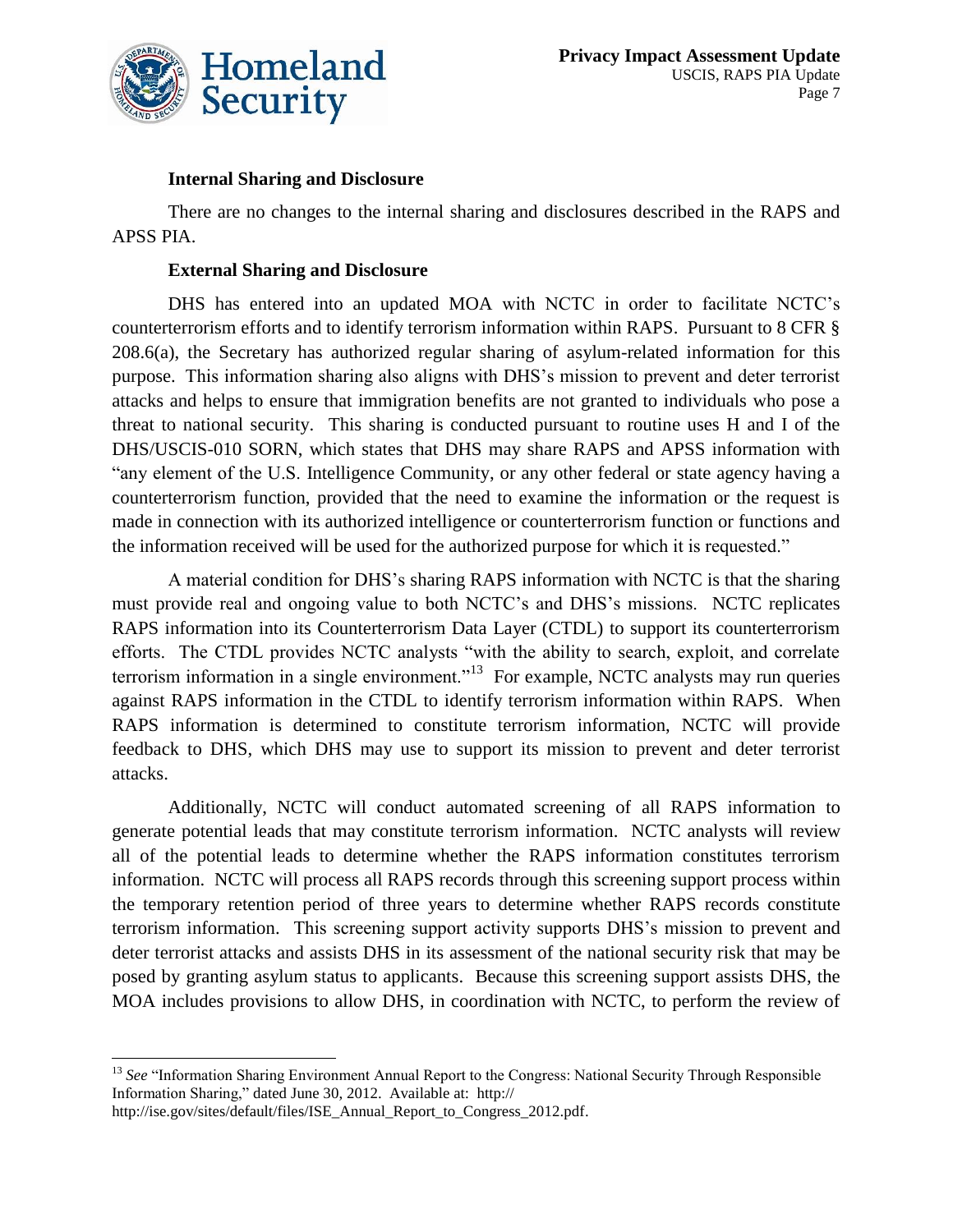

the automated matches if NCTC resources or workload prioritization preclude NCTC from providing this review.

NCTC will review, retain, and disseminate RAPS records it has determined to constitute terrorism information in accordance with procedures approved for NCTC by the Attorney General in accordance with Section 2.3 of Executive Order 12333, and additional terms specified in the MOA.

The MOA has strict safeguards to protect the PII provided to NCTC. These protections include limitations on disclosures to foreign governments. In addition, the completion of training on privacy and RAPS information is a requirement for NCTC personnel to receive and maintain access to RAPS. The agreement stipulates that both DHS and NCTC personnel will be appropriately trained regarding the proper treatment of PII and proper care of the information systems used to ensure the overall safeguarding of the information in addition to applicable rules and conditions concerning United States Persons information. DHS and NCTC will each ensure that its employees, including contractors with access to any of the other Party's records, have completed privacy training on the handling of PII.

Within 30 days of signing the new MOA, DHS/USCIS will provide initial training to all current NCTC users of RAPS information on RAPS, protections for asylum and refugee-related information, and other Special Protected Classes of individuals as they relate to RAPS information. New NCTC users of RAPS information will complete the appropriate initial training before they access RAPS information. All NCTC users who access RAPS information will complete refresher training provided by DHS/USCIS at least annually in order to retain their access. Additionally, the MOA allows DHS to assign an on-site oversight representative to NCTC to provide intelligence, data stewardship, privacy, civil rights, and civil liberties oversight of the handling of DHS information by NCTC.

The MOA stipulates that NCTC may not disseminate to third parties information derived from RAPS information unless that information is identified as terrorism information. The MOA also establishes procedures for NCTC's dissemination of RAPS information that has been identified as terrorism information. NCTC will maintain an electronic copy of the RAPS information that is disseminated, including to whom the information is disseminated and the purpose for the dissemination. However, if there is a question on RAPS information and its relationship to terrorism, NCTC may request permission from DHS to share this RAPS information with other intelligence agencies.

This external sharing is also being appropriately logged pursuant to subsection (c) of the Privacy Act, which requires the Department to maintain a log of when records have been shared outside of DHS.